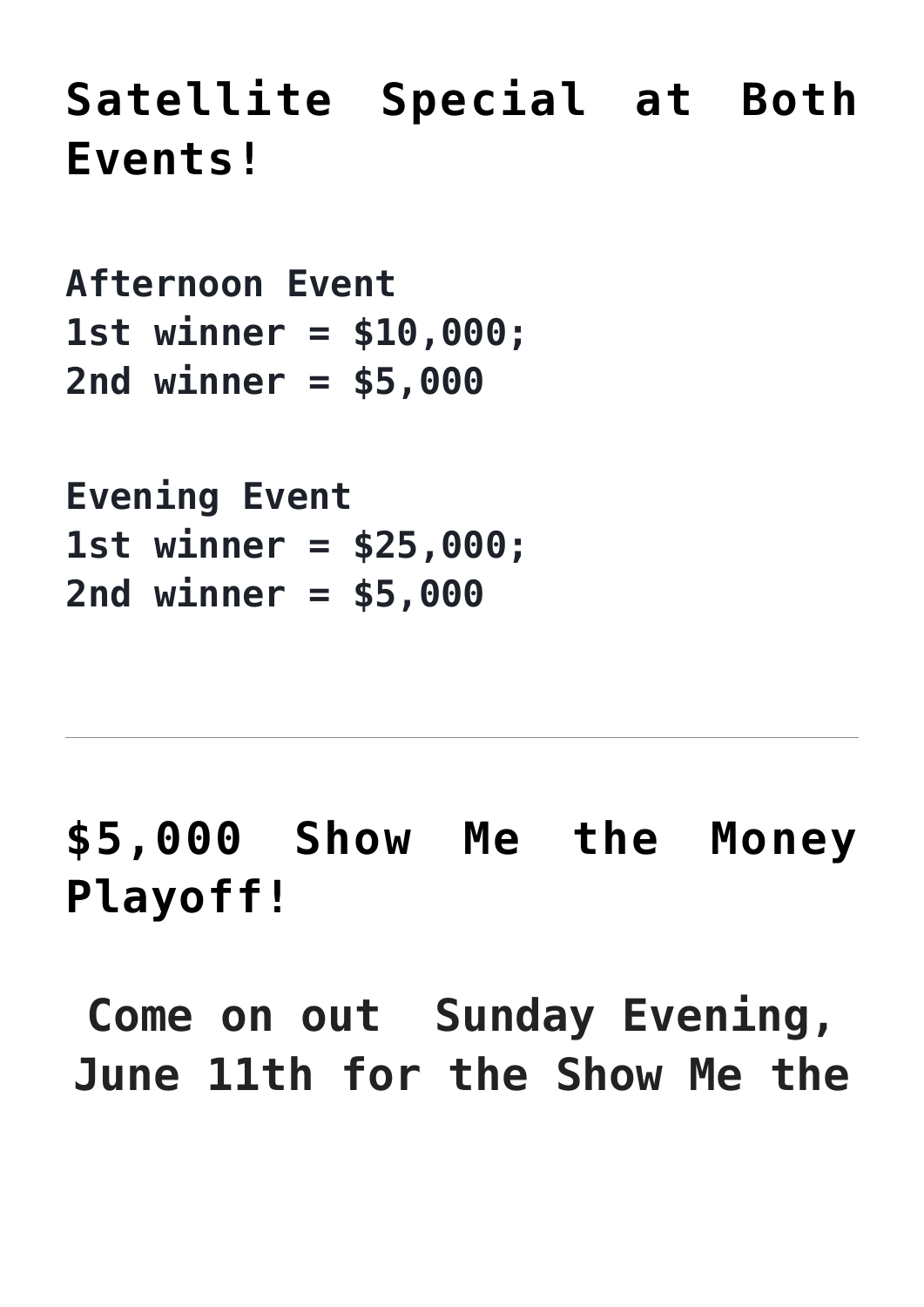**Money Playoff! First winner/winners share in the \$5,000 jackpot(if not yet won)! Enjoy an evening out with your friends and maybe walk away with some cash!**

## **[Customer Appreciation Night!](https://tophatbingo.ca/event/customer-appreciation-night/)**

**THIRD THURSDAY EVENING of every month is 'CUSTOMER APPRECIATION NIGHT'**

**•Half Price Regular Double, & Combo Cards for Everyone!**

Evening Card Sales 5:30pm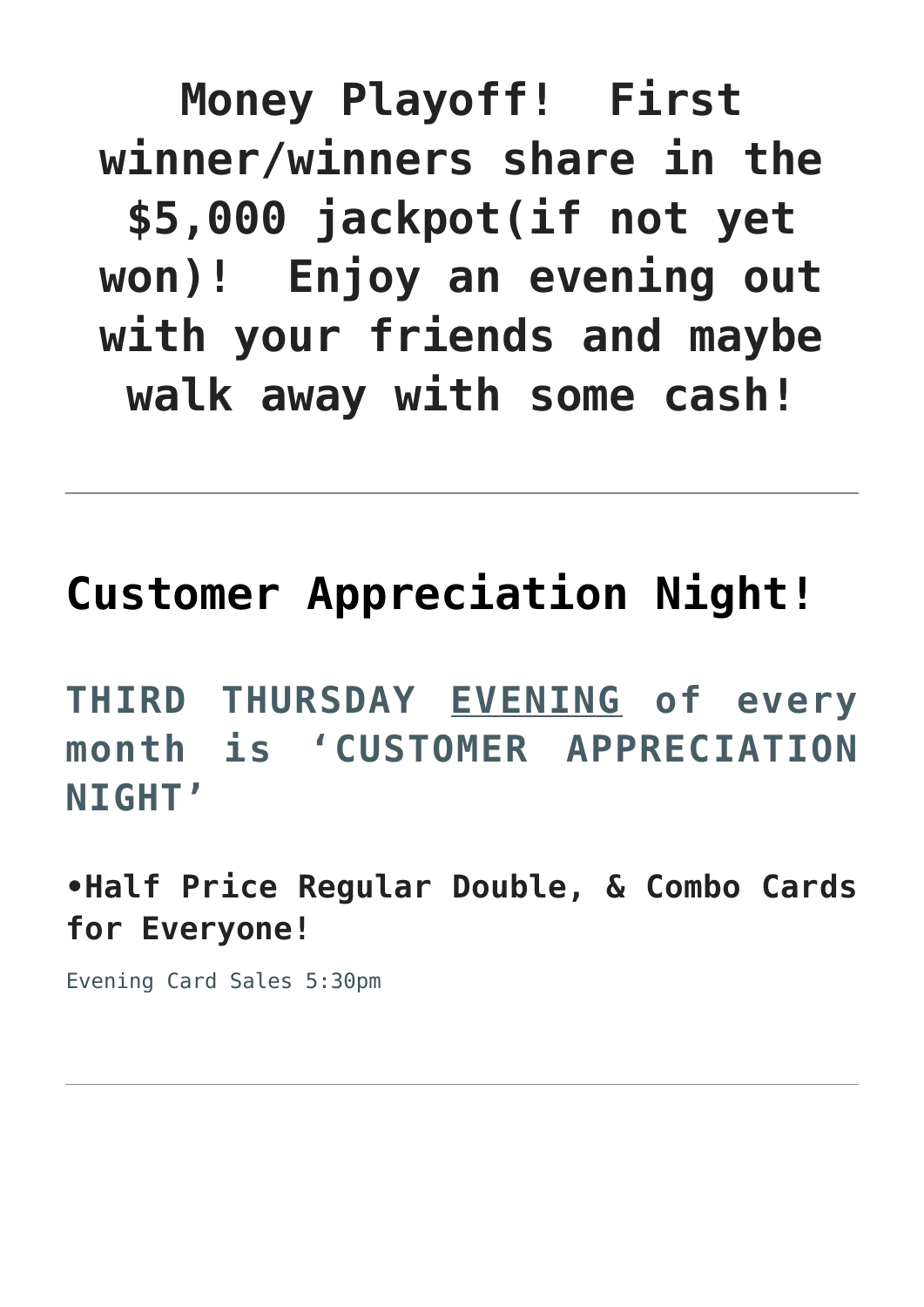**[Show Me the Money \\$5,000](https://tophatbingo.ca/event/show-me-the-money-5000-playoff-sunday-evening-march-12th/) [Playoff!](https://tophatbingo.ca/event/show-me-the-money-5000-playoff-sunday-evening-march-12th/)**

**Come on out Sunday Evening, March 12th for the Show Me the Money Playoff! First winner/winners share in the \$5,000 jackpot(if not yet won)! Enjoy an evening out with your friends and maybe walk away with some cash!**

**[\\$10,000 Show me the Money](https://tophatbingo.ca/event/10000-show-me-the-money-playoff-sunday-evening-june-12th/) [Playoff! Sunday Evening June](https://tophatbingo.ca/event/10000-show-me-the-money-playoff-sunday-evening-june-12th/) [12th](https://tophatbingo.ca/event/10000-show-me-the-money-playoff-sunday-evening-june-12th/)**